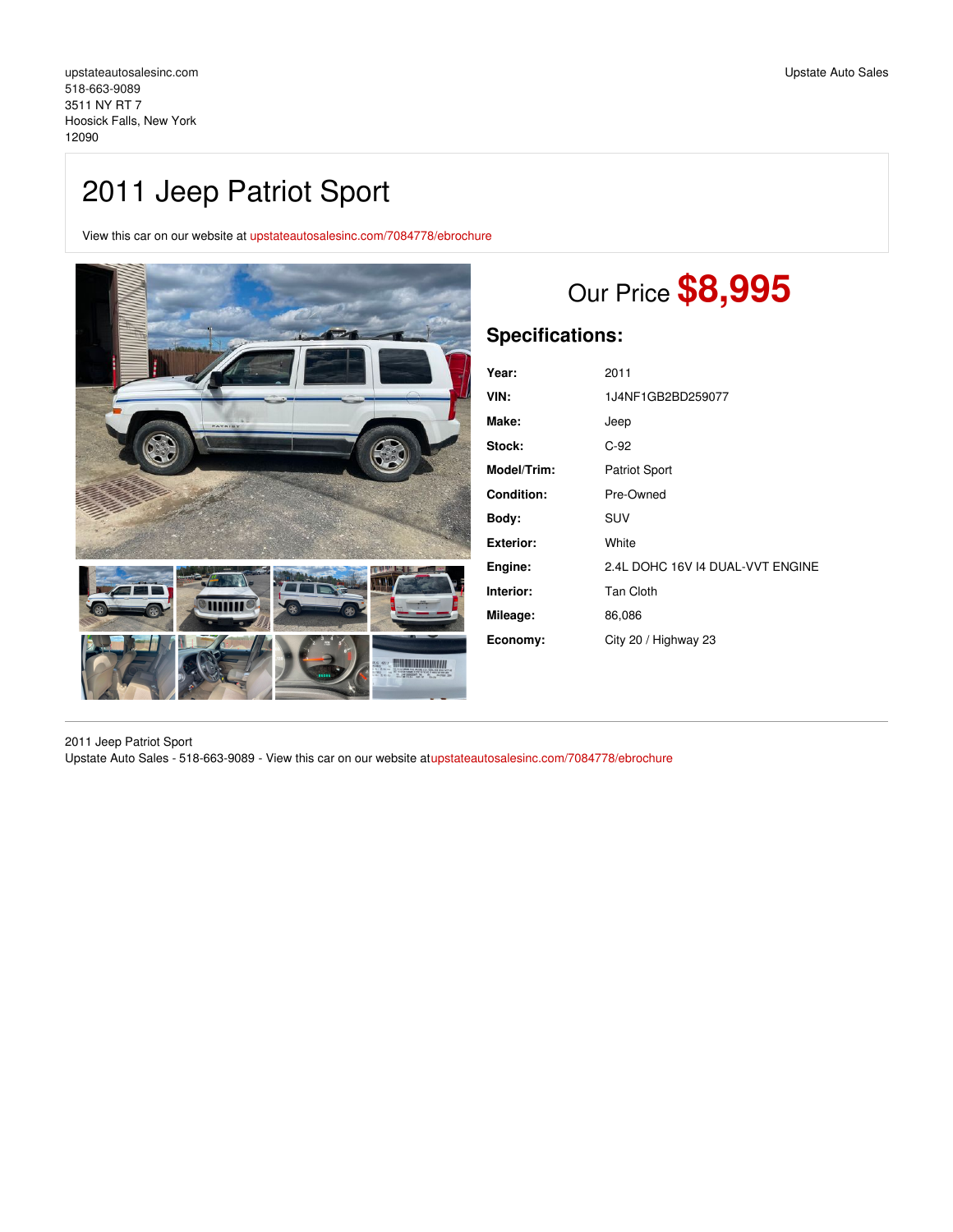

2011 Jeep Patriot Sport Upstate Auto Sales - 518-663-9089 - View this car on our website a[tupstateautosalesinc.com/7084778/ebrochure](https://upstateautosalesinc.com/vehicle/7084778/2011-jeep-patriot-sport-hoosick-falls-new-york-12090/7084778/ebrochure)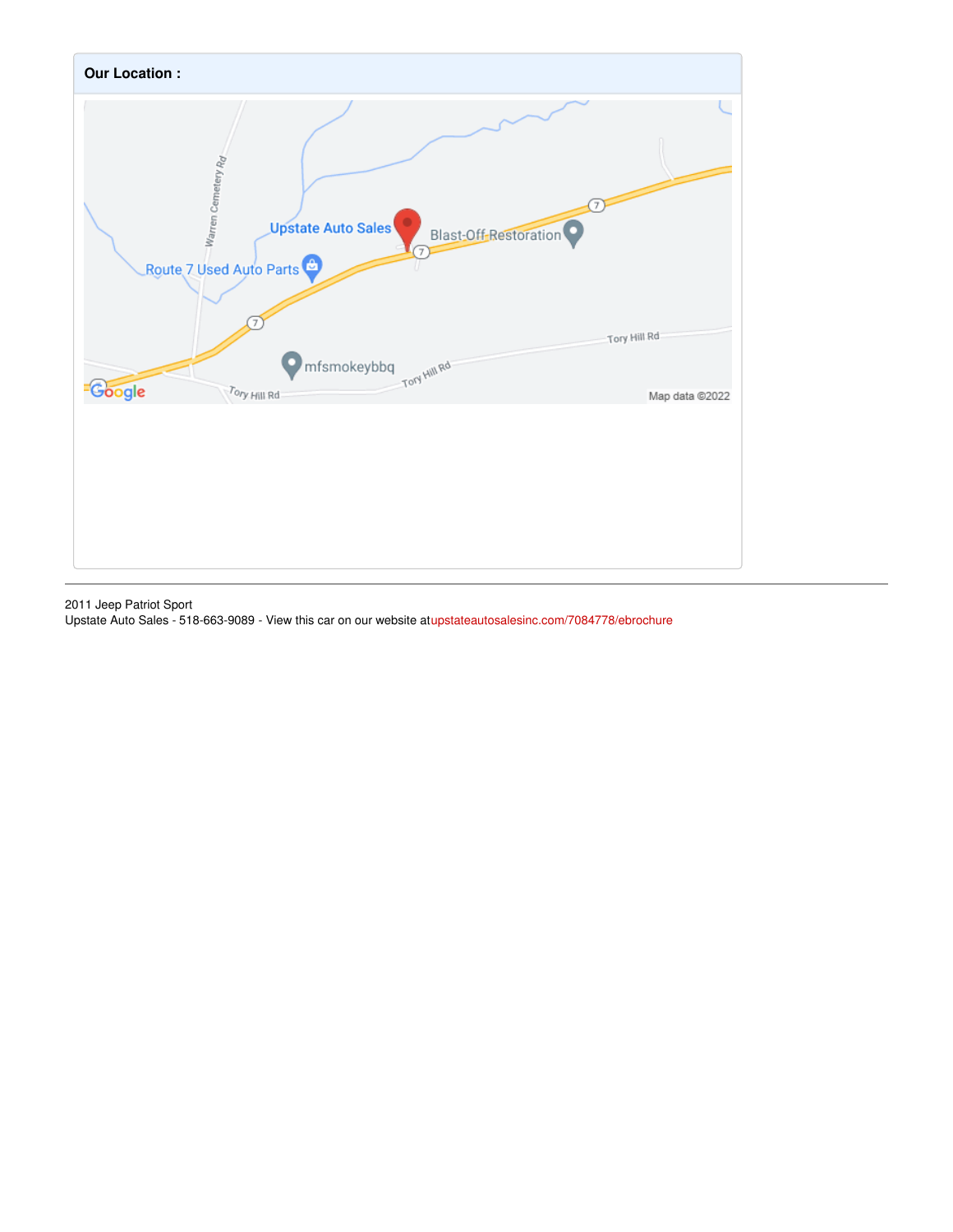## **Installed Options**

### **Interior**

- 120 MPH speedometer- 12V pwr outlet- 60/40 split-folding rear seat
- Active head restraints- Air filtration- Bright interior accents- Fold-flat cargo floor
- Front dome lamp- Full floor carpeting- Full-length floor console- Heater only
- Illuminated cupholders- Instrumentation w/tachometer
- Interior removable/rechargeable lamp- Luxury front & rear floor mats- Manual door locks
- Manual windows- Map & dome reading lamps- Outside temp gauge
- Passenger assist handles- Premium cloth bucket seats Pwr accessory delay
- Rear seat heat ducts Rear window defroster- Sentry Key theft-deterrent system
- Sliding armrest- Sliding sunvisors w/vanity mirrors- Speed control- Tilt steering column

#### **Exterior**

- 16" x 6.5" styled steel wheels Accent color liftgate applique- Black door handles
- Body color fascias- Body color grille- Compact spare tire- Deep tint sunscreen glass
- Fog lamps- Fold-away manual mirrors- Halogen headlamps- Liftgate door w/fixed glass
- Lower bodyside accent cladding- P205/70R16 all-season BSW tires
- Rear window wiper/washer- Side roof rails- Solar control glass
- Variable intermittent windshield wipers

#### **Safety**

- 120 MPH speedometer- 12V pwr outlet- 60/40 split-folding rear seat
- Active head restraints- Air filtration- Bright interior accents- Fold-flat cargo floor
- Front dome lamp- Full floor carpeting- Full-length floor console- Heater only
- Illuminated cupholders- Instrumentation w/tachometer
- Interior removable/rechargeable lamp- Luxury front & rear floor mats- Manual door locks
- Manual windows- Map & dome reading lamps- Outside temp gauge
- Passenger assist handles- Premium cloth bucket seats Pwr accessory delay
- Rear seat heat ducts Rear window defroster- Sentry Key theft-deterrent system
- Sliding armrest- Sliding sunvisors w/vanity mirrors- Speed control- Tilt steering column

#### **Mechanical**

- "Firm feel" pwr steering- 120-amp alternator- 2.4L DOHC 16V I4 Dual-VVT engine
- 4575# GVWR- 5-speed manual transmission- 525-amp maintenance-free battery
- Four wheel drive- Four-wheel anti-lock disc brakes- Rear stabilizer bar
- Touring suspension

-

-

-

## **Option Packages**

### **Factory Installed Packages**

2.4L DOHC 16V I4 DUAL-VVT ENGINE

\$250 FRONT SEAT SIDE-IMPACT AIR BAGS

\$250 Option Packages Total

Upstate Auto Sales [upstateautosalesinc.com](file:////tmp/upstateautosalesinc.com) [518-663-9089](tel:518-663-9089)